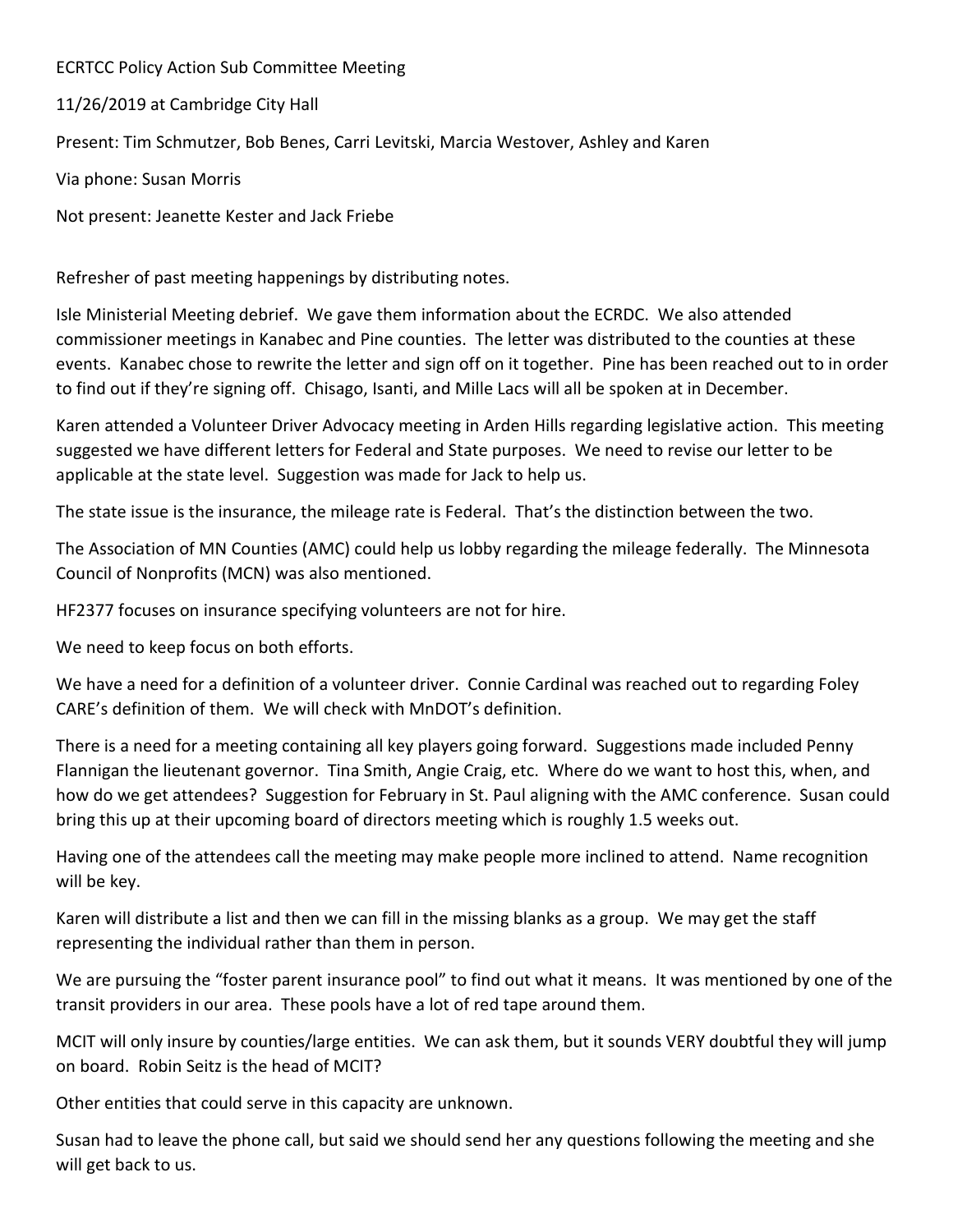We should either pursue the bill, OR the insurance pool to avoid redundancy.

The getting there safely brochure is experiencing yet another hold up. This is a huge hinderance to us going forward.

Speculation was made about the rate issue being set so low to avoid insurance companies having to cover these drivers. We may need to change the wording in our letter in order to be more effective.

We may need to wait for more local support before having this meeting in order to have more ammunition behind our cause.

Should we establish a chat group with other entities after this same issue for ongoing conversation. This may give us a unified voice by approaching this effort statewide.

Suggestion was to hold back efforts on the insurance pools and pursue federal legislation. The pool may be the end result if insurance companies initiate it.

Talking points: inequity of 14 vs 58 cents, emotional appeal, direct quote from someone effected, etc.

Ask Erica Bliss for a quote from an effected veteran?

*Additional notes:*

*Would MCOTA have any pull on setting up a meeting with influential people? Ask Penny Flanagan if she would call the meeting instead of us.* 

*We must thoroughly understand the state and federal laws, the differences, and the changes that we wish to see.*

*We need to rewrite our letter in order to clarify Bob's comments regarding insurance company's understanding of "for hire driver" vs. volunteer driver. From what I understand, if a Volunteer Driver makes more than the Charitable Reimbursement Rate (whatever that may be) that any money past that rate becomes payment, not a reimbursement. So then, they are considered a Driver for Hire, hence the insurance issue.*

*Why is there a difference in charitable reimbursement vs. business reimbursement?*

*MCN and RTCC's – Partner on this issue of talking points regarding legislation. Bob will talk with Marie Ellis at MCN.*

*We need to put this issue out to the RTCCs on the FLOCK.*

*FLOCK – what is a Volunteer Driver? Definition.*

*Set Up A Coalition:*

*1. We must name the initiative*

*2. Who would be part of this group? The RTCCs…*

*Instead of an ask, Tell. " I am adding you to this group as I feel that you have a strong affinity towards this legislative change…"*

*Add: Sherry Munyon, Lori Vrolson, Tom Gottfried…*

*Inequity of 14cents vs. 58cents Emotional Appeal then logical solution*